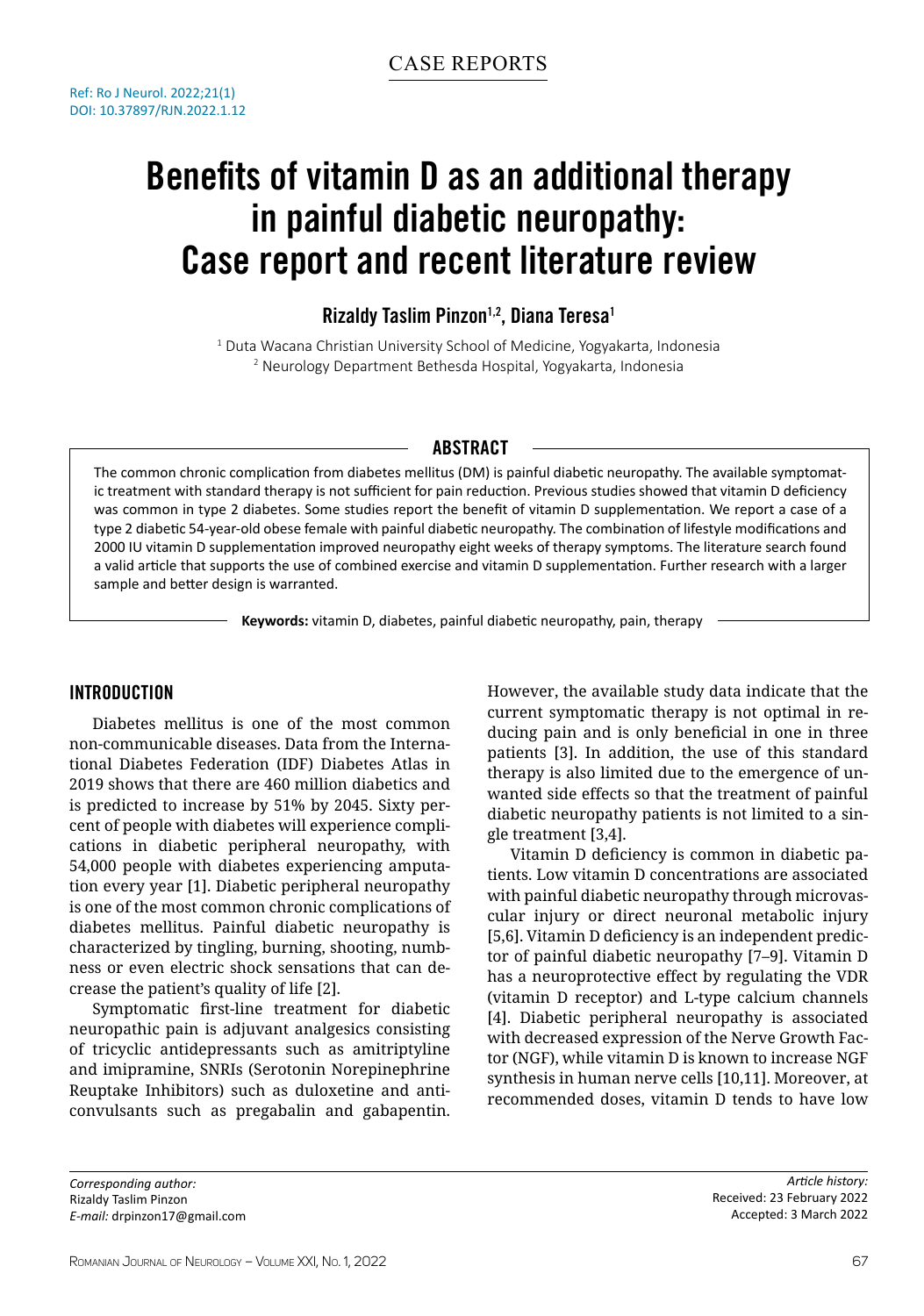side effects, so vitamin D therapy is considered a promising intervention for treating painful diabetic neuropathy [12]. However, current evidence from randomized controlled trials on vitamin D in treating painful diabetic neuropathy is currently lacking, and relevant systematic reviews and meta-analyses are also minimal [4].

Symptomatic treatment of diabetes with existing therapies is still not optimal in reducing symptoms. An additional treatment that improves symptoms and plays a role in the pathomechanism of neuropathy in diabetes is urgently needed [11,13].

# CLINICAL QUESTION

A 54-year-old woman came to the neurological department in early March 2021 with complaints of tingling, burning pain and electric shock accompanied by numbness in the tips of her feet and hands since five months ago. The complaint has worsened in the last one month. Pain interferes with the patient's sleep and daily activities. Since six years ago, the patient is a type 2 diabetes mellitus patient with poor blood sugar control (last HbA1c was 7.2%). Patients take metformin two to three times daily and acarbose twice daily. The patient's lipid profile was as follows: LDL cholesterol 130 mg/dL, HDL 40 mg/ dL, and triglycerides 242 mg/dL. Blood pressure was controlled with candesartan 8 mg per day. The patient has a body mass index (BMI) value of 24.8 kg/ m2 . Neurological physical examination leads to painful diabetic neuropathy. Examination of latency and nerve conduction velocity (electroneuromiograph) confirmed demyelinating type polyneuropathy.

Symptomatic therapy with gabapentin at a dose of 2 times 300 mg per day reduces pain by less than 30%. Additional therapy with mecobalamin three times daily did not significantly reduce pain. Adjunctive therapy with amitriptyline 10 mg at night improved sleep but did not significantly reduce pain. The daily pain intensity in patients with a numeric pain scale is 5-7 out of 10.

Examination of vitamin D levels in the patient showed a deficiency of 8 ng/ml (normal > 30 ng/ml). Non-pharmaceutical and pharmacological treatments are more intensive in patients to achieve the HbA1c and LDL targets. Non-pharmaceutical therapy with regular exercise and diet is carried out. Pharmacological management is added with vitamin D 1000 IU twice a day. In the evaluation of the first month, the complaints are much reduced. The daily pain intensity value is 4-5 from a 10 numeric pain scale. There was an improvement in the LDL value to 88 mg/dL. Patients claim to be more regular in exercising every day between 20-30 minutes with a morning walk around the housing complex.

On the second visit, the complaints got better. Sleep and daily activities improve. Measurement of vitamin D levels improved to 31 ng/ml (normal). The daily pain intensity value is 2-3 from a 10 numeric pain scale. Blood sugar levels ranged from 100-112 mg/dL, and current blood sugar levels ranged from 150-180 mg/dL. The patient's BMI value improved to  $22.6 \text{ kg/m}^2$ .

The clinical question arises: "Can additional vitamin D therapy reduce pain in painful diabetic neuropathy?". The PICO (population-intervention-comparison-outcome) components of the clinical question were as follows: population: patients with painful diabetic neuropathy, intervention: supplementary vitamin D therapy, comparison: symptomatic therapy alone, and outcome: painful diabetic neuropathy.

## METHODS

The literature search was performed in four databases, including PubMed, CENTRAL, EbscoHost, and ProQuest. Keywords included are vitamin D, neuropathy, painful diabetic neuropathy, therapy, pain, diabetes, type 2 diabetes.

After checking for duplication and elimination with endnote, the first screening stage was carried out by limiting the search to articles by design: in English, in humans, published in the last five years. Stage 1 screening received 11 articles. Based on the best and most current scientific evidence, only further research will be carried out with randomized controlled trial designs.

The second screening stage was carried out by entering the criteria for a randomized controlled trial and accessible full text, seven articles were obtained. By excluding the administration of high-dose vitamin therapy intramuscularly, three articles were found that fit the clinical question and matched the patient's characteristics [14–16].

## RESULTS

#### **Critical review**

The first step after an article is selected is to determine the degree of scientific evidence and validity of the therapeutic article. The validity was based on the Canter of Evidence-Based Medicine Criteria at the University of Oxford [11,12]. There are several requirements for the validity of a therapeutic article: [1] randomization, [2] blinding, [3] the same characteristics at the beginning of the study, [4] there is no difference in treatment between groups except in terms of the drug/tool being tested, [5] reasonably complete follow-up, and [6] an intention-to-treat analysis was performed.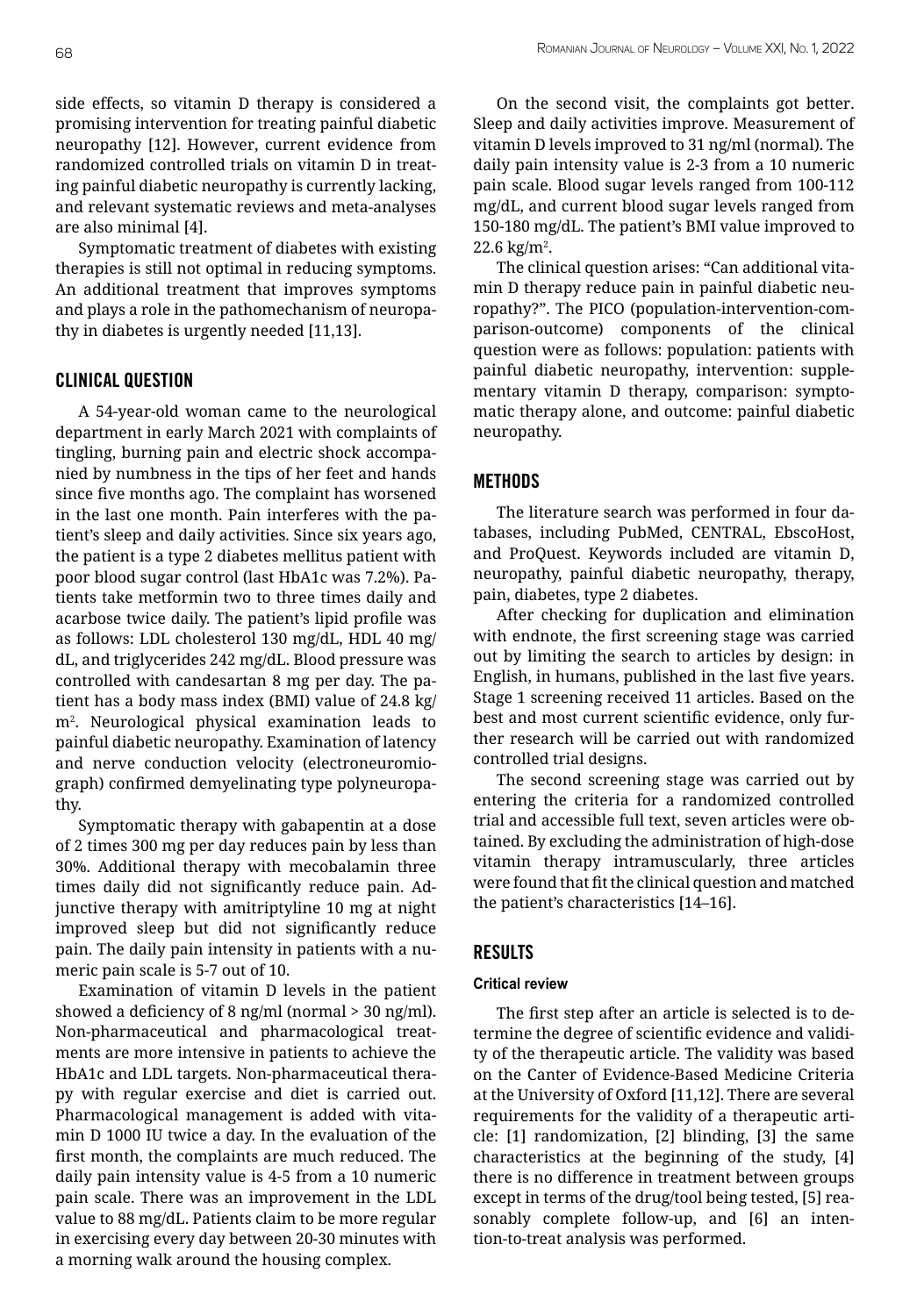| <b>Author</b>                 | <b>Method</b>                | Subject                                                                                                                                                                                     | <b>Measurement</b>                                                                                                                                                                                                                                                                                                             | Result                                                                                                                                                                                                                                                                        |
|-------------------------------|------------------------------|---------------------------------------------------------------------------------------------------------------------------------------------------------------------------------------------|--------------------------------------------------------------------------------------------------------------------------------------------------------------------------------------------------------------------------------------------------------------------------------------------------------------------------------|-------------------------------------------------------------------------------------------------------------------------------------------------------------------------------------------------------------------------------------------------------------------------------|
| (year)                        |                              |                                                                                                                                                                                             |                                                                                                                                                                                                                                                                                                                                |                                                                                                                                                                                                                                                                               |
| Nadi et al.<br>(2017)         | Randomized<br>Clinical Trial | 81 female patients with<br>diabetic neuropathy,<br>divided into two groups                                                                                                                  | Outcome measurement after 12<br>weeks of combination therapy of<br>vitamin D and aerobic exercise.<br>Measurements with the Michigan<br>Neuropathy Screening Instrument<br>(MNSI), examination of the patellar<br>reflex on the knee, Achilles reflex on<br>foot, and assessment of the tuning<br>fork between the two groups. | There was a significant improvement<br>in numbness, pain, tingling, and<br>weakness in the experimental group.<br>There was no difference in the<br>improvement of patellar and Achilles<br>reflexes between the two groups.                                                  |
| Karonova, T,<br>et al. (2020) | Randomized<br>Clinical Trial | Sixty-seven patients with<br>type II diabetes mellitus<br>and peripheral neuropathy<br>(34 females) were divided<br>into two groups with<br>different doses of vitamin<br>D administration. | Outcome measurement after 24<br>weeks. Neuropathy severity measure<br>using NSS, NDS score, and Visual<br>Analogue Scale                                                                                                                                                                                                       | There was a significant improvement<br>in clinical symptoms, cutaneous<br>microcirculation, and markers of<br>inflammation in the group given<br>vitamin D3 40,000 IU per week orally.<br>There was no difference in the group<br>given vitamin D3 5000 IU per week<br>orally |
| Davoudi, M,<br>et al. (2021)  | Randomized<br>Clinical Trial | 225 diabetic neuropathic<br>pain patients were divided<br>into five groups                                                                                                                  | Outcome measurement after 12<br>weeks. Measuring neuropathic pain<br>using the Pain Disability Index (PDI),<br>Specific QOL questionnaire, and<br>neuropathic pain severity scale                                                                                                                                              | There was an improvement in all<br>groups except the placebo-only<br>group. The vitamin $D +$ mindfulness<br>group had a more significant<br>improvement than the other groups<br>(p<0.05)                                                                                    |

# TABLE 2. Assessment of article validity

| Author (year)                | Validity question                                                                                              | <b>Rated articles</b>                   | Description                                                                                                                                                                                                                            |
|------------------------------|----------------------------------------------------------------------------------------------------------------|-----------------------------------------|----------------------------------------------------------------------------------------------------------------------------------------------------------------------------------------------------------------------------------------|
| Nadi et al., 2017            | Has the placement of each patient   Yes, in the method section<br>for treatment been randomized?               |                                         | Not explained how to randomize                                                                                                                                                                                                         |
|                              | Were each group similar when the Yes, in the results section,<br>study began?                                  | table 1                                 | There was no difference in terms of age, height,<br>weight, and BMI values. There is no other<br>information regarding HbA1c, duration of DM,<br>and other drugs                                                                       |
|                              | Were all patients enrolled in the Unclear<br>study recorded? And were they<br>analyzed for intention to treat? |                                         | There is no information about loss of follow-up<br>and no information on the intention to treat<br>analysis                                                                                                                            |
|                              | Are measurements still "blind"?                                                                                | Unclear                                 | No blinding information                                                                                                                                                                                                                |
| Karonova, T,<br>et al., 2020 | Has the placement of each patient<br>for treatment been randomized?                                            | Yes, in the method section              | Randomization of patients using the even/<br>odd method into two groups of cholecalciferol<br>treatment                                                                                                                                |
|                              | Were each group similar when the Yes, in the results section,<br>study began?                                  | table 1                                 | There were no significant differences in the<br>distribution of gender, age, BMI, duration of the<br>history of type 2 diabetes mellitus, HbA1c, and<br>other drugs.                                                                   |
|                              | Were all patients enrolled in the Unclear<br>study recorded? And were they<br>analyzed for intention to treat? |                                         | After randomization, three patients refused to<br>participate in the study, and two patients with<br>upper respiratory tract infections were excluded<br>from the study. There is no information on the<br>intention to treat analysis |
|                              | Are measurements still "blind"?                                                                                | Unclear                                 | No blinding information                                                                                                                                                                                                                |
| Davoudi, M, et<br>al., 2021  | Has the placement of each patient<br>for treatment been randomized?                                            | Yes, in the method section              | Participants were randomized into five groups<br>using a random table                                                                                                                                                                  |
|                              | Were each group similar when the<br>study began?                                                               | Yes, in the results section,<br>table 1 | There is no difference in terms of age and gender.<br>There is no other information regarding HbA1c,<br>duration of DM, BMI, and other drugs                                                                                           |
|                              | Were all patients enrolled in the Unclear<br>study recorded? And were they<br>analyzed for intention to treat? |                                         | There is no information on loss of follow-up and<br>no info on intention-to-treat analysis                                                                                                                                             |
|                              | Are measurements still "blind"?                                                                                | Yes, in the method section              | Patients receiving vitamin D or placebo were<br>blinded                                                                                                                                                                                |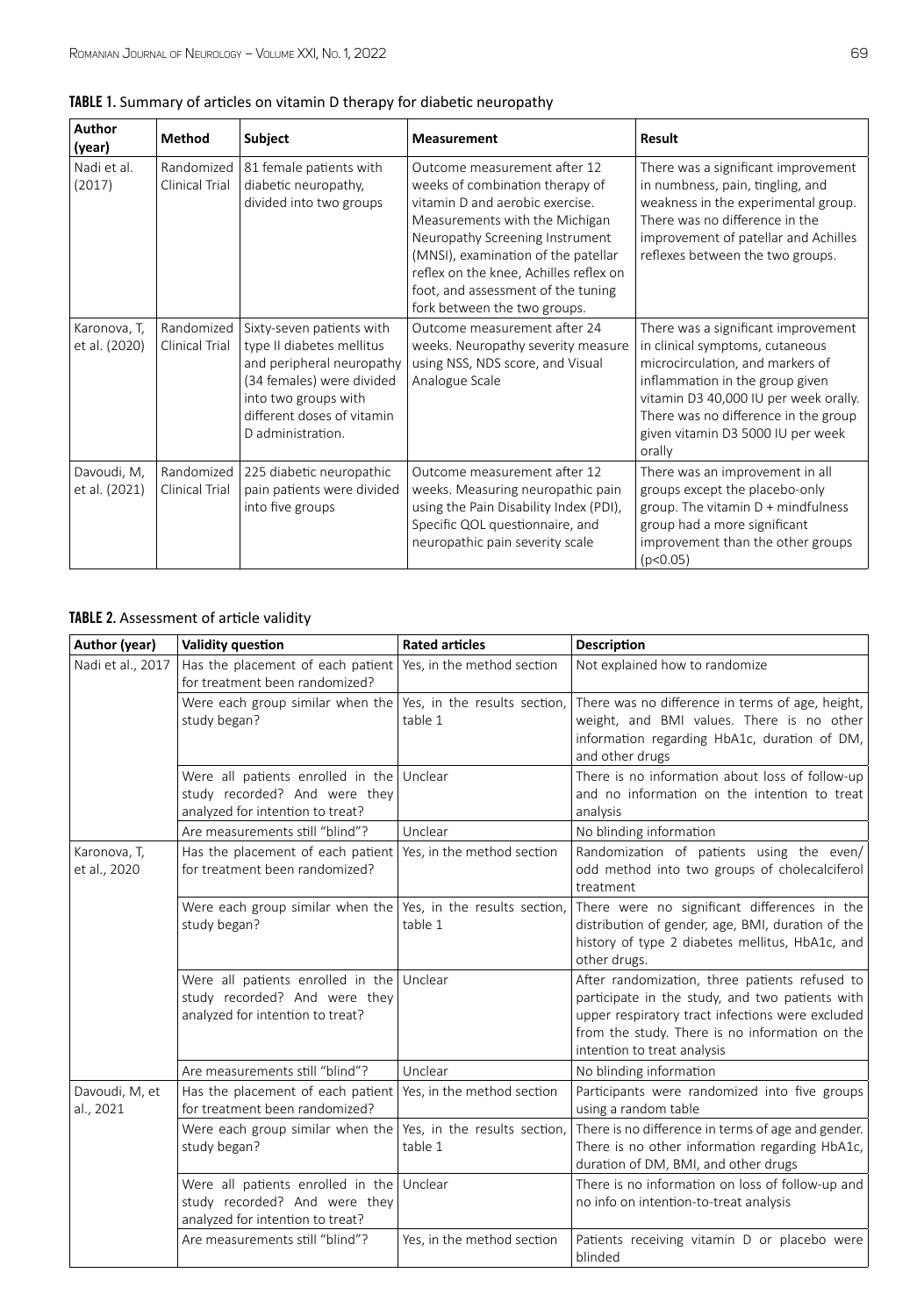## **DISCUSSION**

Based on the journal search results, three articles matched the clinical questions posed, and then a critical study was conducted. After confirming that the article is valid and the results are essential, it is determined whether it can be applied. The questions that should be asked before using the study results to patients are: [1] Are our patients so different from the article reviewed that the results are not applicable? [2] Is the treatment feasible in the current situation? And [3] Will the potential benefits of the treatment outweigh the potential harm of the treatment to the patient?

The three studies found were randomized clinical trials to determine the effect of vitamin D administration on reducing the pain intensity of diabetic neuropathy. Nadi et al., 2017 combine training, and vitamin D administration for 12 weeks to improve sensory-motor neuropathy in 81 diabetic neuropathy patients. The subjects of this clinical trial were females aged 20-55 years who had a history of type II diabetes mellitus for more than five years and had no other comorbidities. Karonova et al., 2020 compared two doses of vitamin D for 24 weeks to improve microcirculation, decrease inflammation, and reduce pain in diabetic neuropathy patients. The subjects used were 67 patients (female predominance) aged 18-65 years and had a history of diabetes for five years. Research by Davoudi et al., 2021 combines vitamin D supplementation and mindfulness training on pain severity, pain-related disability, and neuropathy-specific quality of life dimensions in painful diabetic neuropathy. The subjects were 225 patients aged 20-70 years, had vitamin D insufficiency or deficiency, and had no severe comorbidities. The subjects used in the three articles reviewed were according to the basic characteristics of the patients in this study, namely a female patient aged 54 years and has a history of type II diabetes for six years.

The results of a clinical trial by Nadi et al., 2020 showed that after three months of combined training with vitamin D supplementation, there was a significant reduction in numbness (p=0.001), pain (p=0.002), tingling (p=0.001), and weakness (p=0.002) in the lower limbs. There was also an increase in the sense of touch intervention (p=0.005), detects the position of the fingers (p=0.001), and vibration perception (p=0.001). However, there was no significant change in the patellar reflex in the knee (p=0.77) and the Achilles tendon reflex in the ankle (p=0.47) after the intervention [14].

These results are similar to those experienced by patients reported in this study, is after patients were given additional vitamin D therapy, there was a decrease in daily intensity values from the baseline numeric pain scale of 5-7 to a scale of 4-5 in the firstmonth evaluation and a scale of 2-3 at the second-month evaluation.

The study by Karonova et al., 2020 after 24 weeks of intervention, found that the group was given highdose vitamin D supplementation of 40,000 IU/week showed a significant reduction in neurological deficits based on NDS points (p=0.001), decrease in pain severity as assessed by VAS (p=0.001), and a significant decrease in the neuropathic symptom score (NSS) (p=0.001). Meanwhile, no difference was found in the group given vitamin D 5000 IU/week [15].

Davoudi et al., 2021 showed that compared to the placebo group, giving an oral dose of vitamin D 4000 IU/day could significantly improve the total Quality of Life (QOL) score, especially on the pain, interpersonal, and emotional burden subscale. In addition, it can also significantly improve pain-related disability and reduce the severity of pain in diabetic neuropathy. However, the most significant improvement was in the combination group of vitamin D + Mindfulness training [16].

Between the three studies reviewed with our patients, differences were in the dose used. However, a search for articles had excluded high-dose vitamin D therapy administration intramuscularly according to our patient's clinical inquiry. Our patients received a higher dose of vitamin D, which is 2 x 1000 IU daily, compared to the clinical trial by Nadi et al., 2017 which used vitamin D in tablet form consisting of 500 mg calcium carbonate + 200 units of vitamin D every 12 hours. However, it is lower than the dose used in clinical trials by Karonova, et al., 2020 and Davoudi et al., 2021. Karonova, et al., 2020 compared the effectiveness of 2 doses of vitamin D, 5000 IU, and 40,000 IU once a week peroral for 24 weeks. While Davoudi et al., 2021 used vitamin D 4000 IU per day orally for 12 weeks. The results of the three clinical trials reviewed showed no severe side effects were reported. Likewise, in our case, no side effects were reported by the subjects. Thus, the ratio of benefit to risk in the administration of vitamin D is good.

Several previous studies showed similar results [11,17–21]. Basit et al. 2016 with a prospective open-label method, included 143 patients with predominant type 2 diabetes mellitus aged  $52.31 \pm 11.48$ . Assessment using Douleur Neuropathique 4 score (DN 4) (3.0±1.8), McGill total pain score (21.2±14.9), and Short Form McGill Pain Questionnare (SFMPQ) score  $(2.1 \pm 0.9)$ . It showed that treatment with a single dose of 600,000 IU of vitamin D intramuscularly affected reducing painful diabetic neuropathy, which was assessed for 20 weeks [18].

A prospective, placebo-controlled trial by Alam et al., 2017 included 112 diabetic patients with peripheral diabetic neuropathy and vitamin D deficiency [25(OH)D]. Subjects were divided into two groups: the intervention group with 57 people and